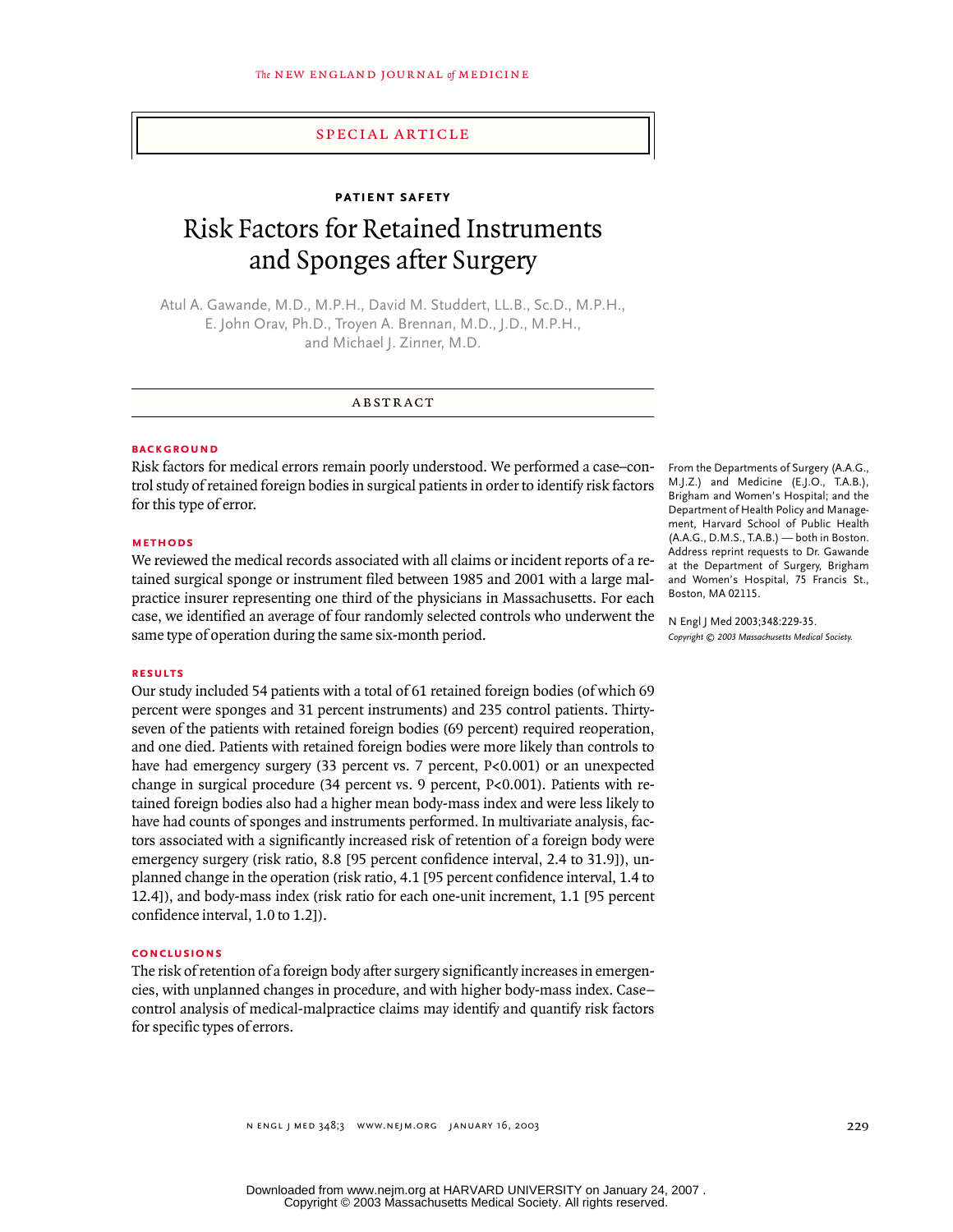rror in medicine is common and may cause harm.1 However, isolating the factors underlying specific types of errors has proved to be a formidable task. The types of errors that occur vary widely because of the extreme complexity and heterogeneity of the tasks involved in medical care. Furthermore, many of the most devastating errors happen too infrequently for observational or single-institution studies to identify the risk factors and patterns of causation. As a result, studies of error to date have generally measured only the frequency and outcomes of specific types of errors, not the roles of particular contributing factors. The NEW ENGLAND JOURNAL of MEDICINE<br>
RECR IN MEDICINE IS COMMON AND<br>
may cause harm.<sup>1</sup> However, isolating the<br>
factors underlying specific types of errors **CASES AND CONTROLS** 

One persistent but poorly understood error is leaving sponges or instruments inside patients who undergo surgery. Such incidents may result in major injury. In a report on 24 cases of foreign bodies retained after intraabdominal surgery, complications observed included perforation of the bowel, sepsis, and in two patients, death.2 The retention of sponges and instruments is considered by many to be avoidable, and when it occurs, it can attract wide, critical press coverage.3-5 Yet these errors persist. Although the incidence has not been determined, estimates suggest that such errors occur in 1 of every 1000 to 1500 intraabdominal operations.6,7

There is great uncertainty about why these incidents occur and how to prevent them. The standards of the Association of Operating Room Nurses have long required that only sponges detectable on radiography be used and that they be counted once at the start and twice at the conclusion of all surgical procedures.8 The standards also recommend that instruments be counted in all cases involving an open cavity. If a count is incorrect — that is, not all materials are accounted for — then radiography or manual reexploration is to be performed. In published case series, some incidents appear to result from a failure to adhere to these standards.9,10 However, in the majority of cases, foreign bodies go undetected despite proper procedures. Previous descriptive studies have been unable to establish the human and systems-related factors involved.<sup>10</sup>

We performed a case–control study to identify risk factors for the retention of foreign bodies during surgery that might provide direction for ameliorative efforts. Because these cases are avoidable and frequently injurious, many lead to malpractice claims; given the high likelihood of litigation after such cases, most liability insurers also encourage clinicians and hospitals to report them. Therefore, we used malpractice-insurance files from several institutions to identify cases.

# **cases and controls**

We used a retrospective case–control design. Patients with cases were those in whom instruments or sponges had been left after a surgical procedure; controls were patients who had undergone the same type of procedure without this complication.

To obtain cases, we sought records from all malpractice claims and incident reports involving retention of a surgical instrument or sponge that were filed between January 1, 1985, and January 1, 2001, with the Controlled Risk Insurance Company (CRICO), a malpractice insurer representing one third of the physicians in Massachusetts and 22 hospitals. We first performed a computerized search of CRICO's administrative data base to identify potential cases. Then, a physician-reviewer screened the legal and medical records associated with these cases to select those in which records confirmed that a surgical instrument or sponge was inadvertently left in the patient after a surgical procedure and in which operative records were available for review.

For each case, we identified a set of control patients from among those who had undergone the same procedure as a given patient with a retained foreign body during the same period at, when feasible, the same institution. Given an estimated 60 cases available for review, we determined that four controls for each case would give the study sufficient power to detect a risk factor present in 30 percent of patients that produced a doubling of the likelihood that a foreign body would be left behind. Through a search of hospitals' administrative data bases, we identified at least 10 patients who had undergone the same principal procedure, as defined according to the procedure codes of the *International Classification of Diseases, 9th Revision, Clinical Modification*11 during the six-month period preceding the date of surgery in the corresponding case. We then randomly selected five patients for a review of records (one more than the minimum, because we anticipated that some might not have complete records available).

The cases came from 10 hospitals, with 4 hospitals accounting for 83 percent of the cases. We were able to obtain permission to sample controls from these four principal hospitals only. For cases from the remaining six hospitals, we selected matching controls from the principal hospitals in proportion to their share of cases. We obtained approval for the review of records from the institutional review board at each of the four hospitals, and we obtained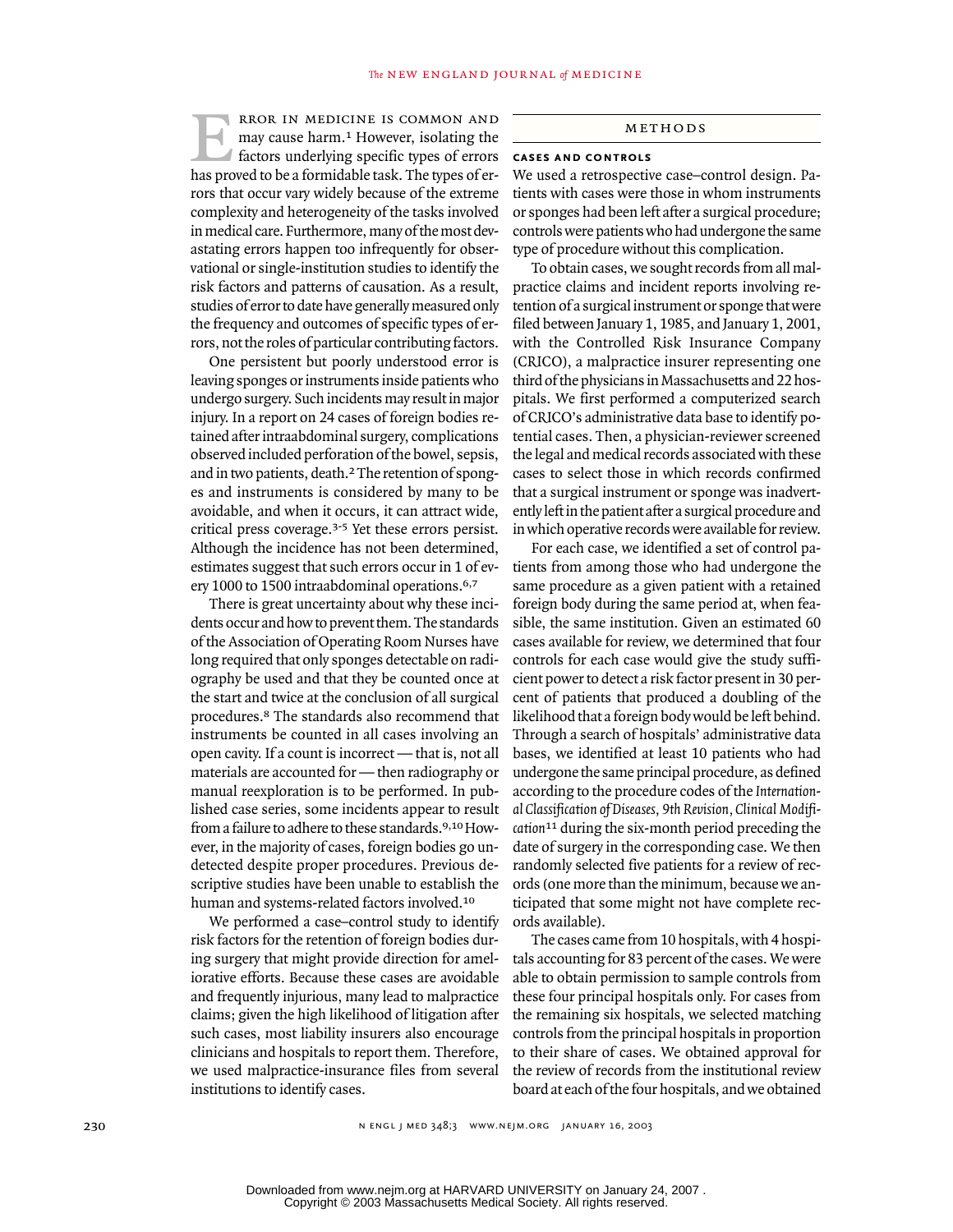approval for the overall study from the institutional review board at Brigham and Women's Hospital, Boston.

### **development of the data form**

We developed a data form for recording information about patients with a retained foreign body and controls on the basis of a review of the literature and interviews with individual surgeons. Possible risk factors identified in the literature were a change in nursing personnel during surgery, excessive loss of blood, lack of a complete count of sponges and instruments, fatigue in the surgical team due to the lengthiness or lateness of the procedure, and urgency of the surgery.7,9,10 The surgeons we interviewed cited the following additional factors, drawn from anecdotal experience: obesity of the patient, unexpected intraoperative developments, the involvement in a procedure of multiple surgical teams, and the performance of more than one major procedure at a time.

The final form included the following information: age; sex; weight and height; the cavity of operation; the starting time; the duration of the operation; the volume of blood lost; the volume of blood transfused; whether the operation was performed on an emergency basis; whether unexpected developments led to a change in or addition to the procedure that had been planned; whether more than one surgical team, more than one major procedure, or both were involved; whether there was a complete count of sponges and instruments; whether the nursing personnel changed between counts; and whether the surgeon or another team member (a resident or physician's assistant) performed the closure. Operations starting between 5 p.m. and 7 a.m. or completed between 7 p.m. and 7 a.m. were categorized as late procedures. The operation was classified as an emergency (needed to be performed within hours), urgent (needed to be performed within hours to days), or elective. Emergency surgery included repair of a symptomatic aortic aneurysm, operation for trauma, unplanned cesarean section, hysterectomy for uncontrolled postpartum bleeding, and closure of vaginal or rectal tears after delivery. Cases involving unexpected changes in procedure included those with unanticipated findings of a perforated diverticulitis, ectopic pregnancy, duodenal mass, or other new diagnoses, as well as technical complications including bladder laceration requiring repair, shoulder dystocia at delivery, and intraoperative respiratory failure. For patients with a retained foreign body, we also recorded the type of foreign body retained, the way in which it was detected and when it was detected, the corrective procedure (if any), and the patient's health outcome.

# **record review**

Four senior surgical residents who were trained to use the data form conducted reviews of records during the fall of 2001. In addition, we extracted data on indemnity payments and legal-defense expenses for the cases from the insurer's administrative data base.

#### **statistical analysis**

We generated descriptive statistics and performed a matched case–control analysis using univariate conditional logistic regression. Variables found to be associated with an increased likelihood of retention of a foreign body in univariate analysis at a level of statistical significance of P<0.20 were then included in a multivariate conditional logistic-regression model. Because retention of objects occurs relatively rarely, odds ratios were considered to approximate risk ratios. We performed all analyses using the SAS statistical package, version 8 (SAS Institute).

#### **RESULTS**

#### **characteristics of the cases**

We identified 60 potential cases in CRICO's administrative data base. Fifty-four were confirmed to involve a retained foreign body after surgery and to have the required medical records available. Fortyseven of these cases were identified on the basis of malpractice claims and seven on the basis of incident reports.

These cases involved 61 retained foreign bodies. A total of 69 percent of cases involved sponges; 31 percent involved instruments (Table 1). No major bodily cavity was spared. Over half (54 percent) of the foreign bodies were left in the abdomen or pelvis, 22 percent in the vagina, 7.4 percent in the thorax, and 17 percent elsewhere, including the spinal canal, face, brain, and extremities. No surgeon was responsible for more than one case.

The median date of detection was the 21st day after surgery (range, day of surgery to 6.5 years after surgery). In only 3 of 54 cases (6 percent) was the retained object detected by the first day after surgery. In 14 cases (26 percent), the retained object was not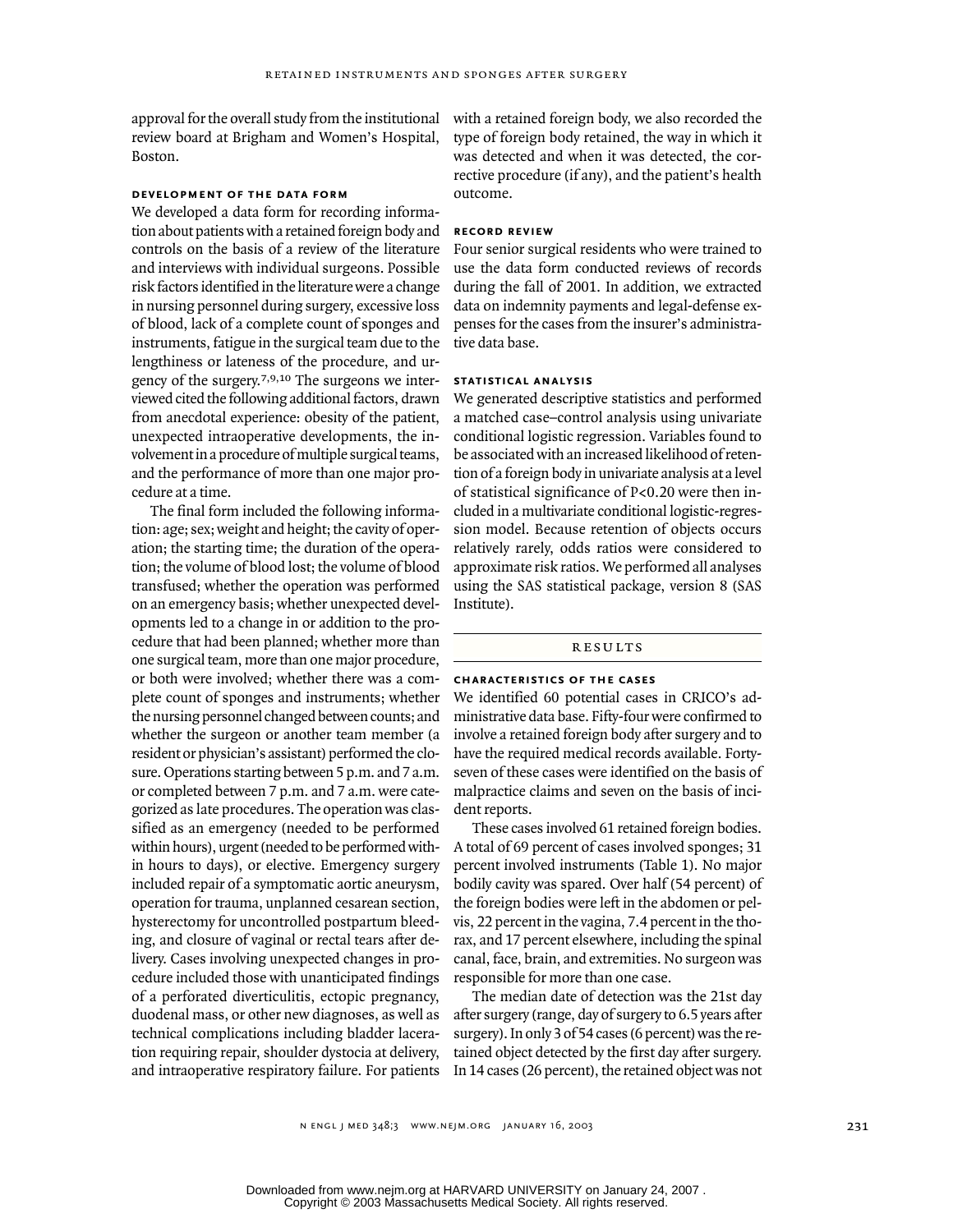| Table 1. Characteristics of 54 Cases of a Retained<br>Foreign Body after Surgery.                                                                                              |                                                       |  |  |
|--------------------------------------------------------------------------------------------------------------------------------------------------------------------------------|-------------------------------------------------------|--|--|
| Characteristic                                                                                                                                                                 | No. of Cases (%)                                      |  |  |
| Type of foreign body retained<br>Sponge<br>>1 Sponge<br>Clamp<br>Other (e.g., retractor or electrode)                                                                          | 37 (69)<br>4(7)<br>4(7)<br>13(24)                     |  |  |
| Cavity in which foreign body was left<br>Abdomen or pelvis<br>Vagina<br>Thorax<br>Other                                                                                        | 29 (54)<br>12 (22)<br>4(7)<br>9(17)                   |  |  |
| Outcomes<br>Death<br>Readmission to hospital<br>or prolonged hospital stay<br>Sepsis or infection<br>Reoperation<br>Fistula or small-bowel obstruction<br>Visceral perforation | 1(2)<br>32 (59)<br>23(43)<br>37 (69)<br>8(15)<br>4(7) |  |  |

detected until 60 days or more after surgery. The objects were most often detected by radiography or computed tomography (67 percent). Other retained objects (24 percent) were detected on physical examination or self-examination (particularly for objects left behind after vaginal procedures) or on reoperation (9 percent).

Overall, the retention of a foreign body was a rare event. The incidence varied from 1 in 8801 to 1 in 18,760 inpatient operations at the nonspecialty acute care hospitals (the four principal hospitals and one other) insured by CRICO for which complete data on inpatient operations and claims and incident reports on retained foreign bodies were available throughout the period from 1990 through 2000. However, the consequences were serious. Thirty-seven patients with a retained foreign body (69 percent) required reoperation for removal of the object and management of complications. In the remainder, the foreign body was expelled, could be removed at the bedside, or was discovered incidentally and removed at the time of another operation. In 12 cases (22 percent), the retained foreign bodies resulted in small-bowel fistulae, obstruction, or visceral perforations; and in 1 case, the retained object resulted in death.

In all 47 of the cases that had prompted litigation, the claims were closed by the time of our review. These claims resulted in an average of \$52,581 in costs for compensation and legal-defense expenses.

# **case–control analysis**

We obtained complete medical records for 235 controls (a mean of 4.4 per case). According to univariate analyses, cases were more likely to involve an emergency surgical procedure, an unexpected change in procedure, a procedure involving more than one surgical team, or the lack of a count of sponges and instruments (Table 2). Of the patients with a retained foreign body, 33 percent had undergone an emergency operation, whereas only 7 percent of the control patients had undergone such an operation. A total of 34 percent of patients with a retained foreign body had undergone an operation with an unexpected change in procedure, as compared with 9 percent of control patients (Table 2). Patients with retained foreign bodies also had a significantly higher body-mass index than control patients. The age of the patient, the duration or lateness of the operation, and the involvement of multiple procedures were not significantly associated with a risk of retention of a foreign body. Among the instances in which counts were performed, the count was reported as correct for 88 percent of patients with retained objects and 92 percent of controls; the difference between groups was not significant.

In multivariate analysis (Table 3), three factors remained significantly associated with an increased risk of retention of a foreign body: emergency procedure (risk ratio, 8.8; P<0.001); unplanned change in the procedure performed (risk ratio,  $4.1; P=0.01$ ); and body-mass index (risk ratio for each one-unit increment,  $1.1$ ;  $P=0.01$ ). The sex of the patient, the involvement of multiple teams, the estimated volume of blood lost, and changes in nursing personnel were not significantly associated with the risk of retention of a foreign body. Failure to perform a count of the sponges and instruments, which had shown a strong relation to the retention of foreign bodies in univariate analysis, was no longer a significant predictor in the multivariate model. Further testing showed that omission of counts was strongly related to the emergency status of the procedure.

#### discussion

Our study confirms previous findings that the leaving behind of foreign bodies in a patient after surgery is an uncommon but dangerous error. The incidence we found of 1 in 8801 to 1 in 18,760 inpatient operations corresponds to one case or more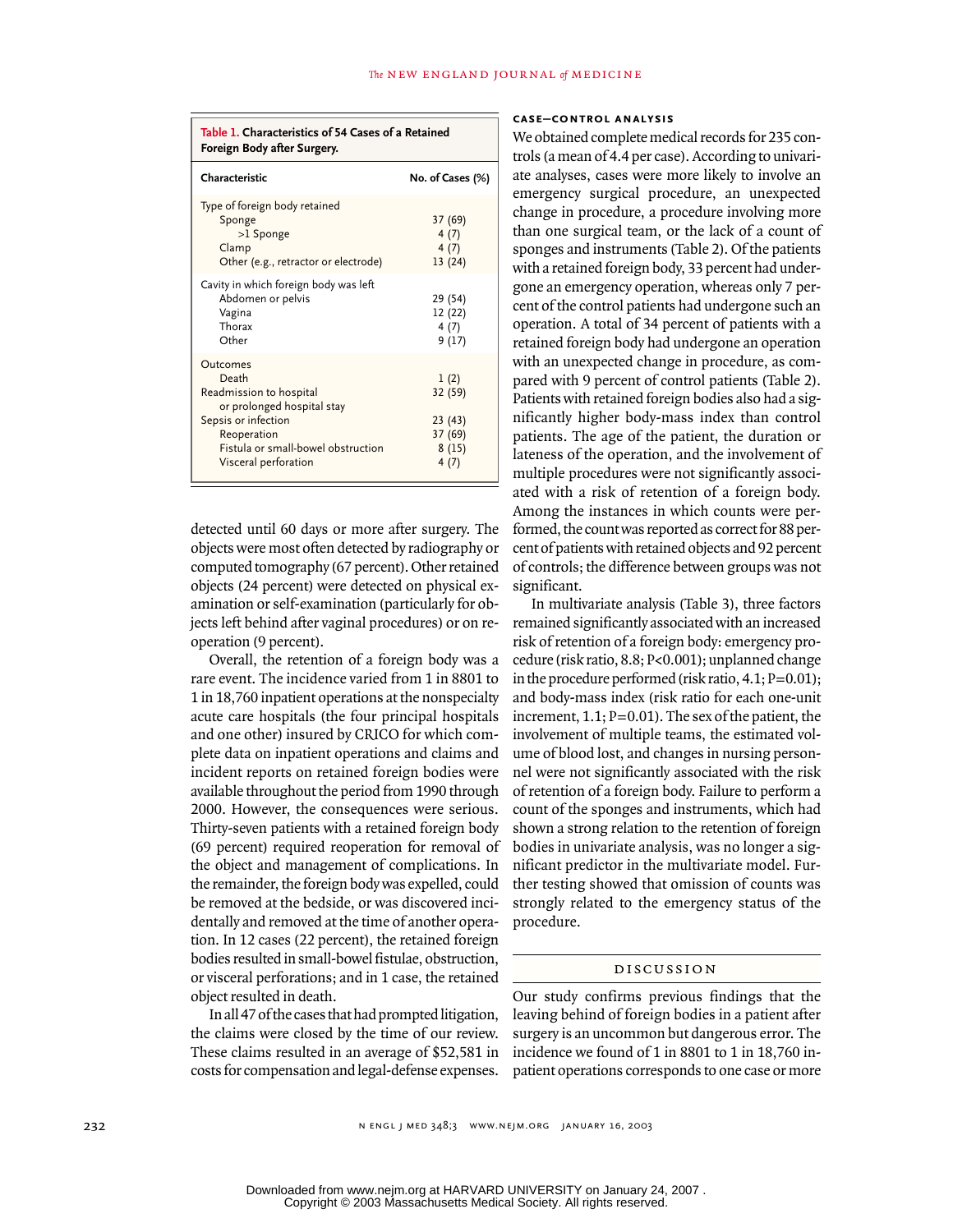| Table 2. Characteristics of Patients with a Retained Foreign Body, Control Patients, and Procedures.* |                                                                         |                                         |              |  |
|-------------------------------------------------------------------------------------------------------|-------------------------------------------------------------------------|-----------------------------------------|--------------|--|
| Characteristic                                                                                        | <b>Patients</b><br>with a Retained<br><b>Foreign Body</b><br>$(N = 54)$ | Control<br><b>Patients</b><br>$(N=235)$ | P Value      |  |
| $Age - yr$                                                                                            | $46.3 \pm 17.6$                                                         | $48.3 + 18.5$                           | 0.39         |  |
| Female sex - no./total no. (%)                                                                        | 34/54 (63.0)                                                            | 161/235 (68.5)                          | 0.19         |  |
| Body-mass index†                                                                                      | $28.2 \pm 6.3$                                                          | $26.4 + 5.2$                            | 0.04         |  |
| Counts of sponges and instruments performed - no./total no. (%)<br>Count considered correct           | 36/54 (66.7)<br>30/34 (88.2)                                            | 181/228 (79.4)<br>167/181 (92.3)        | 0.01<br>0.44 |  |
| Duration of operation - mint                                                                          | $181.9 + 152.7$                                                         | $173.8 + 152.1$                         | 0.20         |  |
| Estimated volume of blood lost - ml                                                                   | 771.9±1646.5                                                            | $503.8 + 982.6$                         | 0.06         |  |
| Blood loss of >500 ml or transfusion given $-$ no./total no. (%)                                      | 21/53(39.6)                                                             | 72/212 (34.0)                           | 0.43         |  |
| Operation performed on emergency basis - no./total no. (%)                                            | 18/54 (33.3)                                                            | 16/235(6.8)                             | < 0.001      |  |
| Operation performed after hours - no./total no. (%)                                                   | 15/46 (32.6)                                                            | 57/232 (24.6)                           | 0.26         |  |
| Unexpected change in operation - no./total no. (%)                                                    | 18/53 (34.0)                                                            | 21/235(8.9)                             | < 0.001      |  |
| >1 Surgical team involved - no./total no. (%)                                                         | 8/54(14.8)                                                              | 17/235(7.2)                             | 0.05         |  |
| >1 Major procedure performed - no./total no. (%)                                                      | 9/54(16.7)                                                              | 27/235 (11.5)                           | 0.31         |  |
| Change in nursing staff during procedure - no./total no. (%)                                          | 19/33 (57.6)                                                            | 76/177 (42.9)                           | 0.16         |  |
| Surgeon present at closure - no./total no.(%)                                                         | 30/44 (68.2)                                                            | 112/181 (61.9)                          | 0.80         |  |

\* Plus–minus values are means ±SD. Denominators are the number of patients with data on the given variable. P values were determined by matched univariate logistic regression.

† The body-mass index is the weight in kilograms divided by the square of the height in meters. Data were missing for seven patients with retained foreign bodies and five control patients.

‡ Data were missing for four patients with retained foreign bodies and one control patient.

Data were missing for 9 patients with retained foreign bodies and 31 control patients.

¶ Data are for operations that were started between 5 p.m. and 7 a.m. or completed between 7 p.m. and 7 a.m.

each year for a typical large hospital. Because these rates are calculated only on the basis of malpractice claims, they are most likely underestimates. Also, because of the lack of procedure-specific data, the operations that form the denominator for our calculation of incidence include large numbers of laparoscopic, endoscopic, or catheterization procedures — interventions that are unlikely to result in a forgotten instrument or sponge. (We found no cases involving such procedures.) The rates are most likely substantially higher for operations involving an open cavity. Overall, our results suggest that, given the 28.4 million inpatient operations performed nationwide in 1999,<sup>12</sup> more than 1500 cases of a retained foreign body occur annually in the United States.

The case–control method we applied identified several risk factors for these complications. We found that the retention of a foreign object was nine times as likely when an operation was performed on an emergency basis and four times as likely when an operation involved an unexpected change in procedure. Each of these factors marks situations in which disorganization is increased so that it becomes more difficult to keep track of materials. One indication of this relation is our finding that emergency operations were significantly more likely to involve a failure to perform a count of sponges and instruments. The increased risk associated with increased body-mass index probably reflects the amount of room there is in a patient in which to lose a sponge or instrument.

Certain limitations must be considered in interpreting the findings of our study and the value of its methodology for research on other domains of patient safety. Malpractice claims and reports are an imperfect representation of the true incidence and nature of any complication.13-15 Some cases of retained foreign bodies undoubtedly did not result in either a claim by a patient or a report by the physi-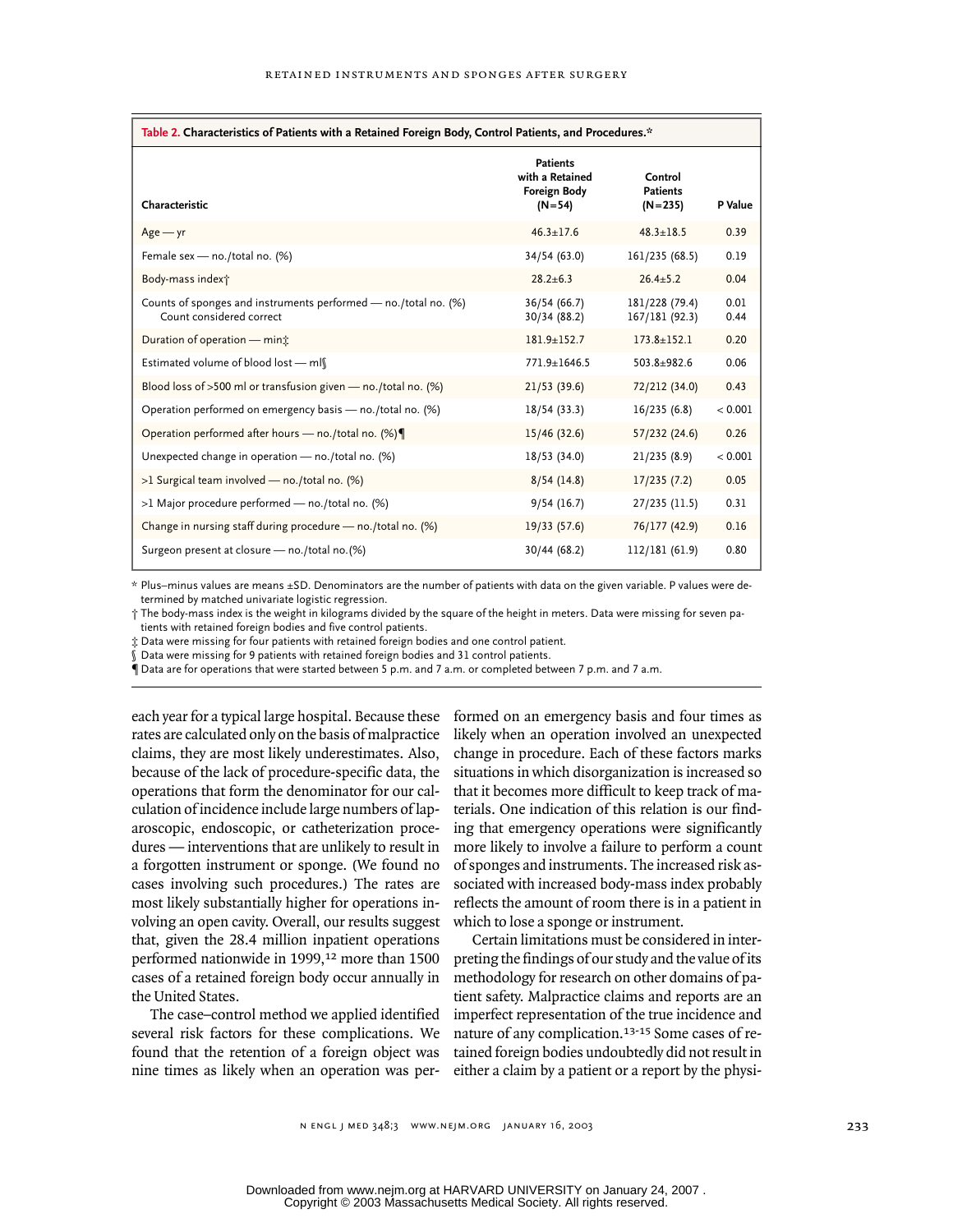| Table 3. Risk Factors for Retention of a Foreign Body after Surgery.* |                     |         |  |  |
|-----------------------------------------------------------------------|---------------------|---------|--|--|
| Characteristic                                                        | Risk Ratio (95% CI) | P Value |  |  |
| Operation performed on an emergency basis                             | $8.8(2.4 - 31.9)$   | < 0.001 |  |  |
| Unexpected change in operation                                        | $4.1(1.4-12.4)$     | 0.01    |  |  |
| >1 Surgical team involved                                             | $3.4(0.8-14.1)$     | 0.10    |  |  |
| Change in nursing staff during procedure                              | $1.9(0.7-5.4)$      | 0.24    |  |  |
| Body-mass index (per 1-unit increment)                                | $1.1(1.0-1.2)$      | 0.01    |  |  |
| Estimated volume of blood lost (per 100-ml<br>increment)              | $1.0(1.0-1.0)$      | 0.19    |  |  |
| Counts of sponges and instruments performed                           | $0.6(0.03 - 13.9)$  | 0.76    |  |  |
| Female sex                                                            | $0.4(0.1-1.3)$      | 0.13    |  |  |

\* Characteristics with P values of less than 0.05 according to matched multivariate logistic regression were considered to be associated with a significantly increased risk of retention of a foreign body. CI denotes confidence interval.

> cian to the insurer. The factors involved in such cases may differ from those in the cases we studied. However, we know of no reason why they would differ in terms of the mechanism of causation. In addition, these mishaps appear to have a high likelihood of leading to litigation, given how injurious and potentially avoidable they are.

> Our results suggest at least two possible measures to reduce the occurrence of retention of foreign bodies. Although counts of sponges and instruments were performed in most cases, there was no documentation of such a count one third of the time. The observation that the failure to perform these counts was not a significant risk factor according to multivariate analysis does not imply that such counts are not important. Rather, the emergency nature of an operation or the involvement of an unexpected change in procedure was a marker of increased risk from potentially several mechanisms, of which failure to perform counts was apparently just one. We found that counts of sponges were universally omitted after the closure of an episiotomy or vaginal tears after delivery; 11 such procedures involved retained sponges. We strongly recommend that hospitals actively monitor compliance with the existing standard of counting sponges in every operation, including obstetrical procedures, and

of counting instruments in every operation involving an open cavity.

Counts are clearly not always sufficient, however. Of the many cases of retained foreign bodies in which counts were performed, 88 percent involved a final count that was erroneously thought to be correct. These findings suggest that screening of highrisk patients at the end of operations should be considered even when counts are documented as correct. The primary method currently available is radiographic screening, ideally performed before the patient leaves the operating room. The current use of radiographic screening varies widely. A few institutions obtain radiographs in every patient who undergoes an open-cavity operation; most use radiography only in those with a count that is recorded as incorrect; some appear to have no policy regarding radiography at all.<sup>16</sup>

Our findings imply that routine intraoperative radiographic screening in selected, high-risk categories of operations could prove to be a useful measure for detecting foreign bodies that have been inadvertently left behind. On the basis of previous estimates that such incidents occur in 1 in 1500 operations involving an open abdomen or chest<sup>6</sup> and our findings that emergency status applied to one third of patients with retained objects and just 7 percent of controls, we estimate that 300 radiographs would be needed to detect 1 retained foreign body. A prospective study would be needed to test such an estimate. However, given costs of more than \$50,000 per case for malpractice-claims expenses alone, a \$100 plain film could prove a cost-effective intervention.

Policymakers have advocated establishing reporting systems for errors to obtain information on the patterns underlying specific types of errors.<sup>1</sup> Our study presents an effective method for identifying and quantifying risk factors for medical errors from such data, even for types of errors that are relatively rare.

Supported by a grant (U18HS11886) from the Agency for Healthcare Research and Quality and by the Risk Management Foundation of the Harvard Medical Institutions. Dr. Studdert was also supported in part by a grant (KO2HS11285) from the Agency for Healthcare Research and Quality.

We are indebted to Kathy Dwyer and Anthony Chamberas for assistance with data acquisition; to the hospitals and staff members who provided access to the medical records required for this study; and to Elisabeth Burdick for assistance with data management.